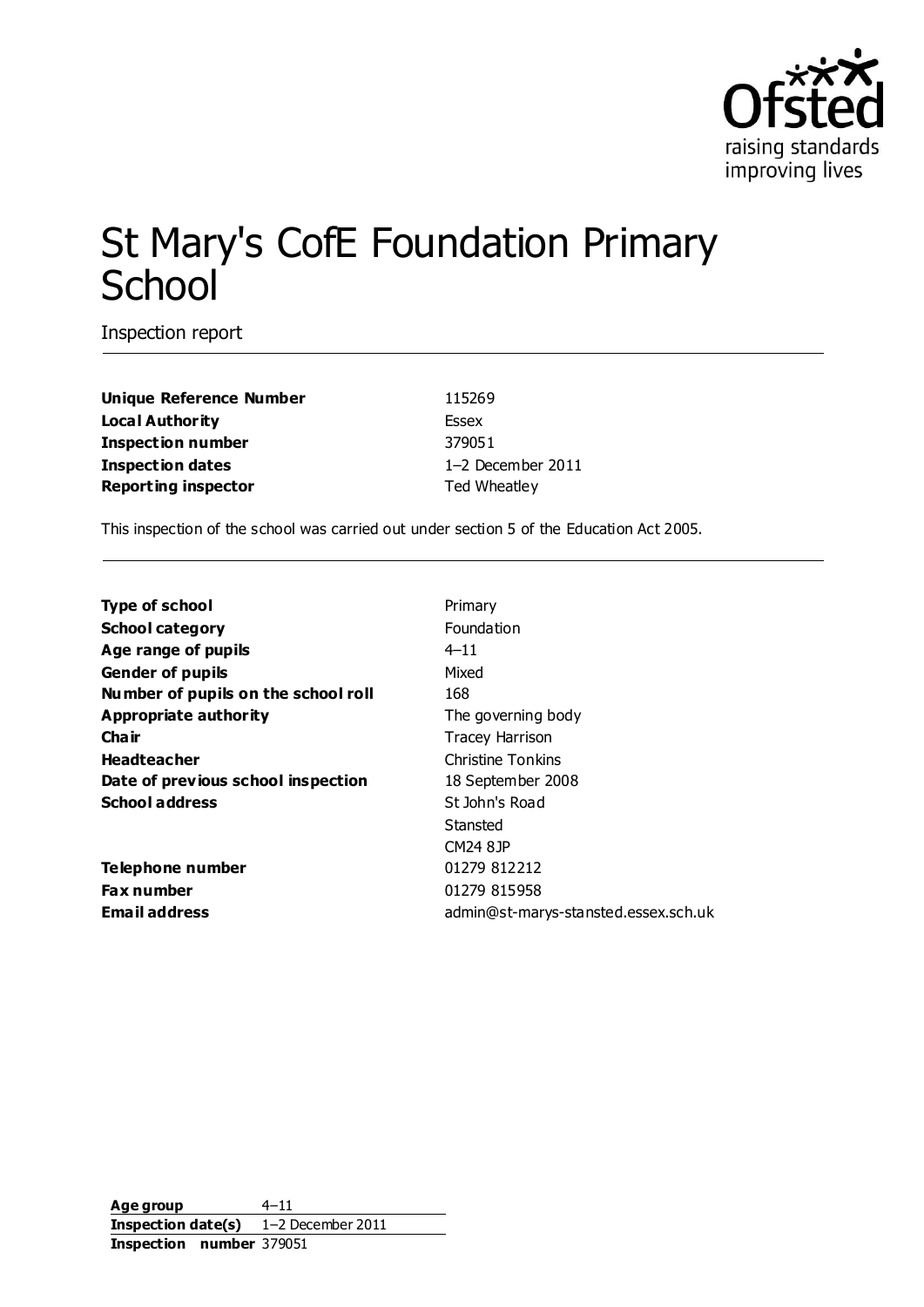The Office for Standards in Education, Children's Services and Skills (Ofsted) regulates and inspects to achieve excellence in the care of children and young people, and in education and skills for learners of all ages. It regulates and inspects childcare and children's social care, and inspects the Children and Family Court Advisory Support Service (Cafcass), schools, colleges, initial teacher training, work-based learning and skills training, adult and community learning, and education and training in prisons and other secure establishments. It assesses council children's services, and inspects services for looked after children, safeguarding and child protection.

Further copies of this report are obtainable from the school. Under the Education Act 2005, the school must provide a copy of this report free of charge to certain categories of people. A charge not exceeding the full cost of reproduction may be made for any other copies supplied.

If you would like a copy of this document in a different format, such as large print or Braille, please telephone 0300 123 4234, or email enquiries@ofsted.gov.uk.

You may copy all or parts of this document for non-commercial educational purposes, as long as you give details of the source and date of publication and do not alter the information in any way.

To receive regular email alerts about new publications, including survey reports and school inspection reports, please visit our website and go to 'Subscribe'.

Piccadilly Gate Store St **Manchester** M1 2WD

T: 0300 123 4234 Textphone: 0161 618 8524 E: enquiries@ofsted.gov.uk W: www.ofsted.gov.uk

**Ofsted** 

© Crown copyright 2011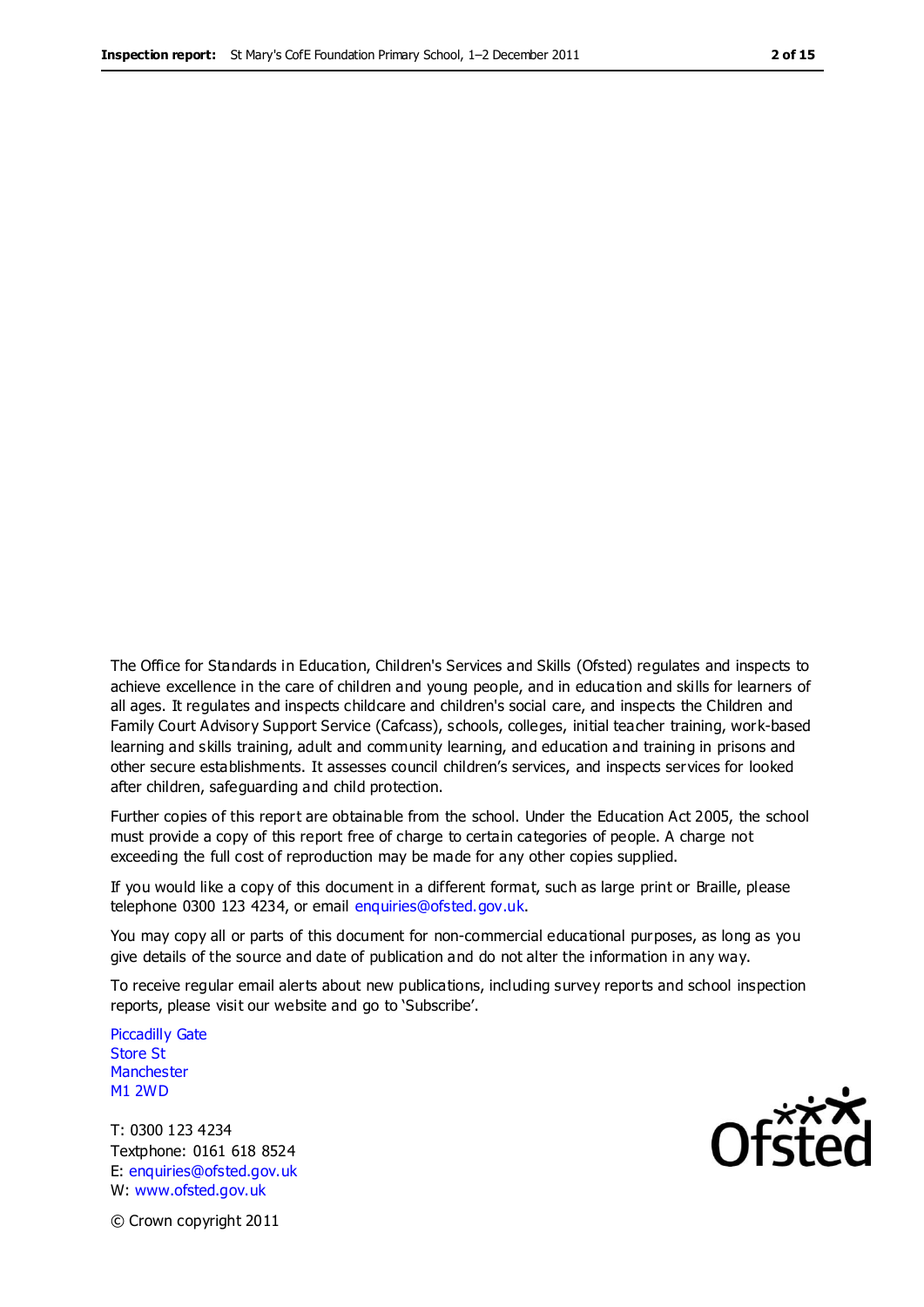# **Introduction**

This inspection was carried out by three additional inspectors who saw 12 lessons taught by seven teachers. Meetings were held with staff, members of the governing body and pupils, and inspectors spoke to some parents and carers. They observed the school's work and looked at documentation about pupils' progress and policies, particularly those for safeguarding, as well as school development planning and evidence of self-evaluation. They considered 60 questionnaires returned by parents and carers.

The inspection team reviewed many aspects of the school's work. It looked in detail at a number of key areas.

- How effectively is teaching narrowing the gap in progress between different groups of pupils?
- $\blacksquare$  How effective are the school's efforts to improve attainment in pupils' writing?
- How well is the Early Years Foundation Stage working to improve children's progress, especially to give children a good foundation in writing.

# **Information about the school**

St Mary's Church of England Primary is smaller than the average primary school, but is growing rapidly in size and is due to move into new buildings in summer 2012. The great majority of pupils come from White British heritage. The proportion of pupils who speak English as an additional language is broadly average, and a small number is at the early stages of learning English. The other languages spoken are Portuguese, Bangladeshi and Urdu. The proportion of pupils known to be eligible for free school meals is broadly average. The proportion of pupils with special educational needs and/or disabilities is broadly average. A slightly higher than average proportion of pupils joins the school during the year. The school has been awarded the Active Mark.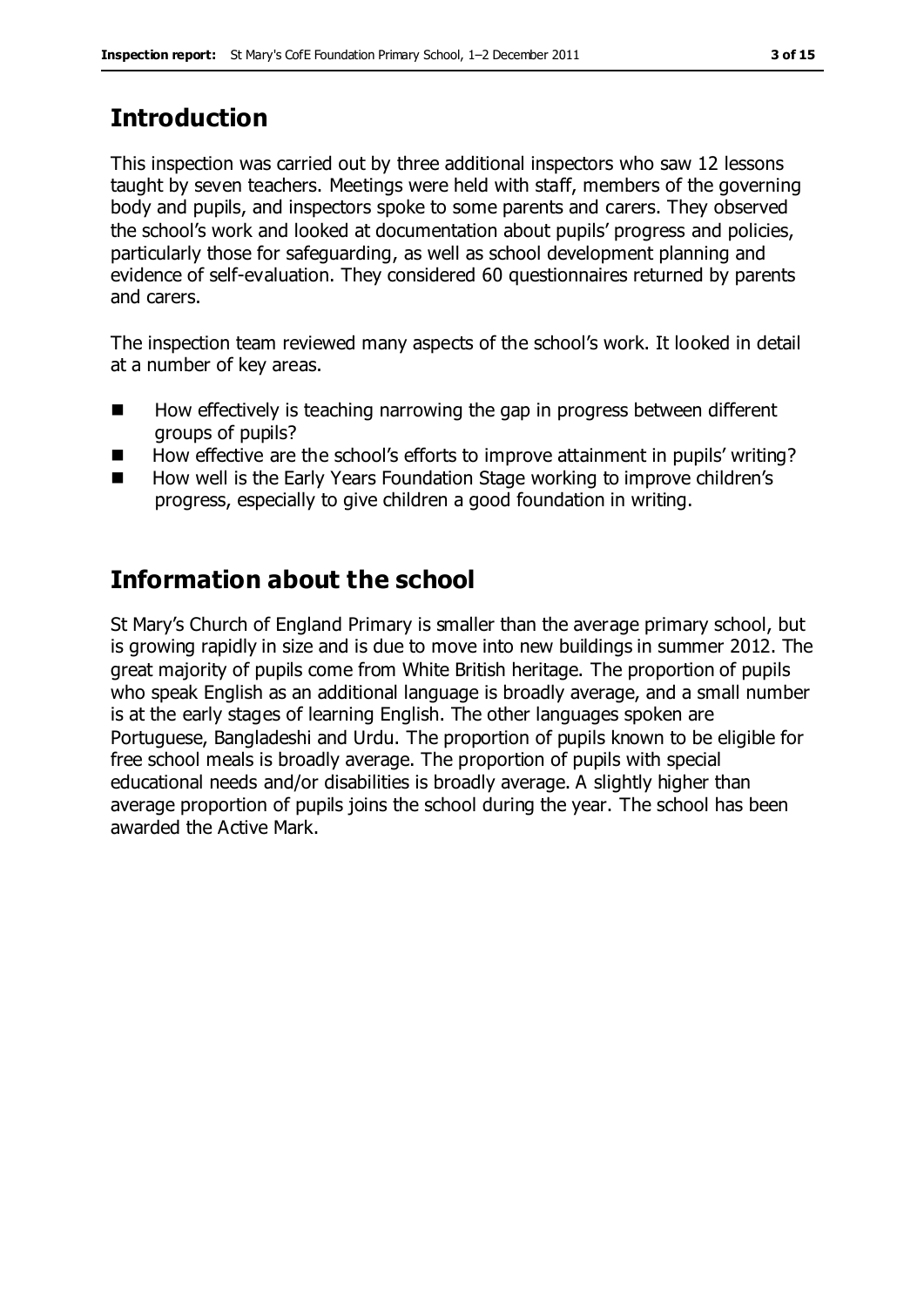## **Inspection judgements**

## **Overall effectiveness: how good is the school? 3**

#### **The school's capacity for sustained improvement 3**

#### **Main findings**

St Mary's Church of England Primary School provides a satisfactory standard of education. It is an improving school and has strengths in how well it engages parents and carers in supporting pupils' learning. Relationships with families are good and the school provides them with good personal support. Most parents and carers are pleased with the school. One wrote, 'the school is warm and welcoming, and this has given my child great confidence'. Parents and carers also recognise that the school has experienced changes recently and this has contributed to improvements.

Pupils' attainment is average overall, and improving after a period in which it fell, especially at Key Stage 1. At Key Stage 2, attainment is above average in mathematics. Attainment is broadly average in English, but pulled down by weaknesses in writing. The school is at the early stages of dealing with these issues, and there is some improvement in pupils' writing skills. Handwriting is frequently untidy and spelling inaccurate. Pupils do not produce enough prolonged writing to enable them to write with enough fluency and independence. Numeracy skills are good, and pupils understand the mathematical processes they use in calculations and solving numerical problems. Pupils' progress is satisfactory overall, and is starting to improve. While there is occasional slow progress, there are no significant differences between different groups of pupils. Generally, pupils with special educational needs and/or disabilities and those who speak English as an additional language make satisfactory progress. In Reception, children's progress is unsatisfactory, and action has been taken to reverse this.

Satisfactory and improving teaching is leading to improvements in progress and attainment. The best lessons are based on teachers' use of accurate assessment information to match work to pupils' learning needs. In these lessons work is challenging, with marking that tells pupils how well they are doing, what they need to do next, and how to improve their work. Occasionally, inaccurate assessments lead to work not matched to pupils' learning needs. Sometimes teachers' marking is infrequent and lacks direction for improvement or the next steps in learning and occasionally there are no checks on whether pupils follow guidance. In some lessons, teachers model good writing, and insist that pupils produce their best writing at all times. The curriculum provides a secure range of subjects, although there are too few opportunities in all subjects to promote improvement in pupils' writing skills. There is a good range of well supported out-of-school activities. In the Early Years Foundation Stage, assessment is inaccurate and work is not always matched closely to children's needs. Activities are not always purposeful, and planning, to ensure all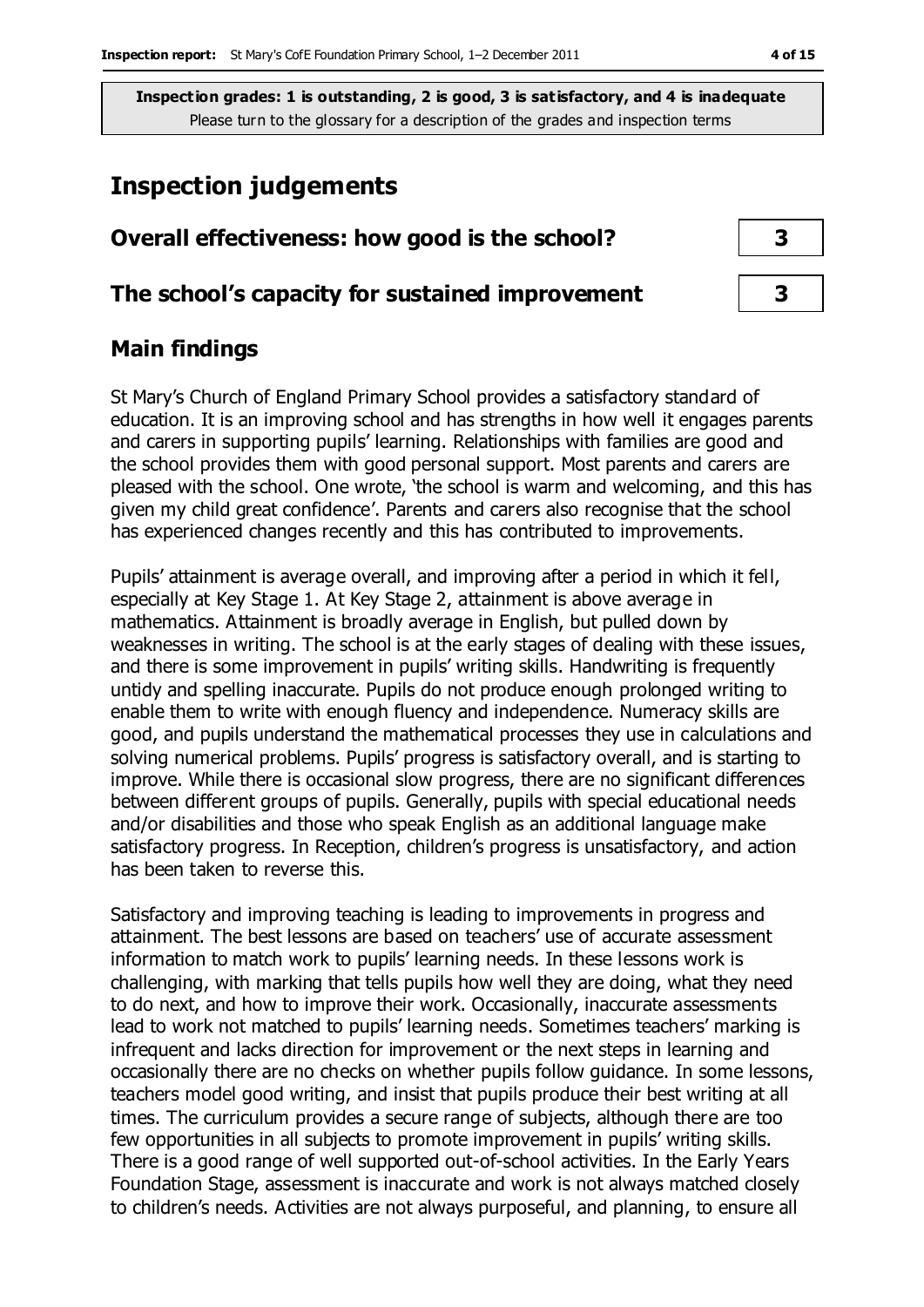areas of the early years' curriculum are covered, is insecure.

The great majority of pupils enjoy school and attendance levels are above average. Pupils mostly behave well. As a rule pupils feel safe and although they report that there is some bullying, they also say it is dealt with well. Pupils have a good understanding of the importance of healthy eating and understand that a balanced diet is essential, along with regular physical exercise. They are considerate towards each other, and carry out their school and church responsibilities well.

The effectiveness of leaders and managers is satisfactory. The school has accurately identified the areas it needs to improve and the headteacher provides sound direction for development. After several staff changes and the new appointment of a deputy head from January 2012 to assume some senior leadership responsibilities, the school has suitable strategies in place to promote more rapid progress in Key Stage 1 and in writing, assessment and teaching. Leadership of the Early Years Foundation Stage is currently inadequate, but newly-appointed staff, with support from senior leaders, now provides a secure base for improvement. The governing body challenges the school, and has been particularly active in pushing forward plans to improve writing skills and early years' provision. Given these are early stages of progress in most areas of the school's work, the capacity for further improvement is satisfactory.

Up to 40% of the schools whose overall effectiveness is judged satisfactory may receive a monitoring visit by an Ofsted inspector before their next section 5 inspection.

## **What does the school need to do to improve further?**

- $\blacksquare$  Raise levels of attainment in writing by ensuring pupils:
	- frequently produce extended pieces of written work in all subjects  $\overline{\phantom{a}}$
	- spell accurately  $\equiv$
	- take pride in always producing neat handwriting.  $\frac{1}{2}$
- Improve teaching by ensuring:
	- assessment is accurate, and collated into a record that enables all staff to  $\frac{1}{2}$ see how well pupils make progress
	- work is always matched to pupils' learning needs  $\frac{1}{2}$
	- marking is frequent, with details of how well pupils perform, what they  $\overline{\phantom{0}}$ need to do next, and there is follow-up to ensure pupils take advice given
	- teachers model good quality writing.  $\equiv$
- Improve outcomes in the Early Years Foundation Stage by ensuring:
	- children's progress is accurately recorded and evaluated so that work is tailored to their individual needs
	- work is purposeful and covers all of the foundation stage areas of learning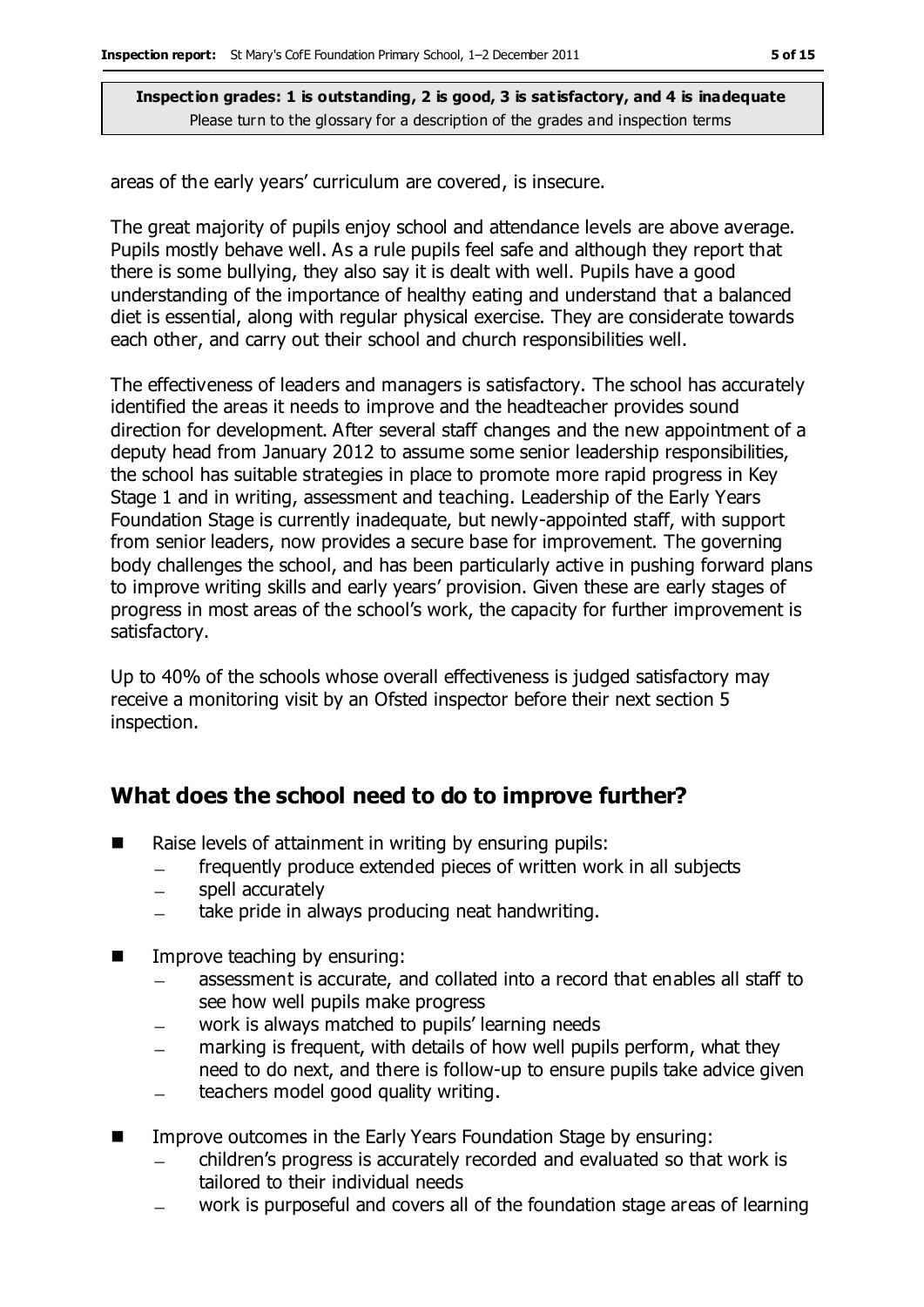- fully record and celebrate children's acquisition of skills
- provide an action plan for developing the leadership of the early years foundation stage.

#### **Outcomes for individuals and groups of pupils 3**

Children begin school with skills that are broadly in line with expectations. They make unsatisfactory progress in Reception and enter Year 1 with skills below those expected for their age. By Year 6, pupils speak and read well. They have a wide vocabulary and speak confidently. They have a wide range of numeracy skills which they apply well to mathematical problems. They explain their mathematical thinking well, and in some detail. For example, in a lesson on multiplying decimal numbers, pupils independently chose strategies to help them estimate final answers. They carried out final calculations carefully, fully explaining how they completed the calculation, and reached their answers. Most pupils write competently, and the quality of punctuation is improving fast. For example, in a lesson, starting with writing and punctuation exercises and discussion about accuracy of punctuation, pupils rapidly learned how to punctuate accurately and to evaluate their own work for presentation. However, throughout the school there are instances of careless spelling and untidy handwriting, which are exacerbated by much writing done in a rough format where the expectation for accuracy is low. As a result, many pupils do not produce enough independent, lengthy writing. Pupils' progress in mathematics and reading is good. In writing their progress is satisfactory and is improving slowly.

Most pupils enjoy school, like learning and behave well; the occasional unacceptable behaviour by a small number of pupils is managed effectively and does not interrupt learning. Pupils carry out any responsibilities they are given well. For example, they help give out and collect equipment in lessons, older pupils help younger pupils, others raise money for charities and many are active in supporting the local church in the main festivals it celebrates. Most pupils take part in out-of-school physical activities, and the school has gained the Active Mark award for this. Pupils' spiritual, moral, social and cultural development is satisfactory, with pupils gradually gaining understanding, knowledge and respect for cultures beyond Britain and the rest of Europe.

These are the grades for pupils' outcomes

 $\overline{a}$ 

| Pupils' achievement and the extent to which they enjoy their learning                                       |  |
|-------------------------------------------------------------------------------------------------------------|--|
| Taking into account:                                                                                        |  |
| Pupils' attainment <sup>1</sup>                                                                             |  |
| The quality of pupils' learning and their progress                                                          |  |
| The quality of learning for pupils with special educational needs and/or disabilities<br>and their progress |  |

<sup>1</sup> The grades for attainment and attendance are: 1 is high; 2 is above average; 3 is broadly average; and 4 is low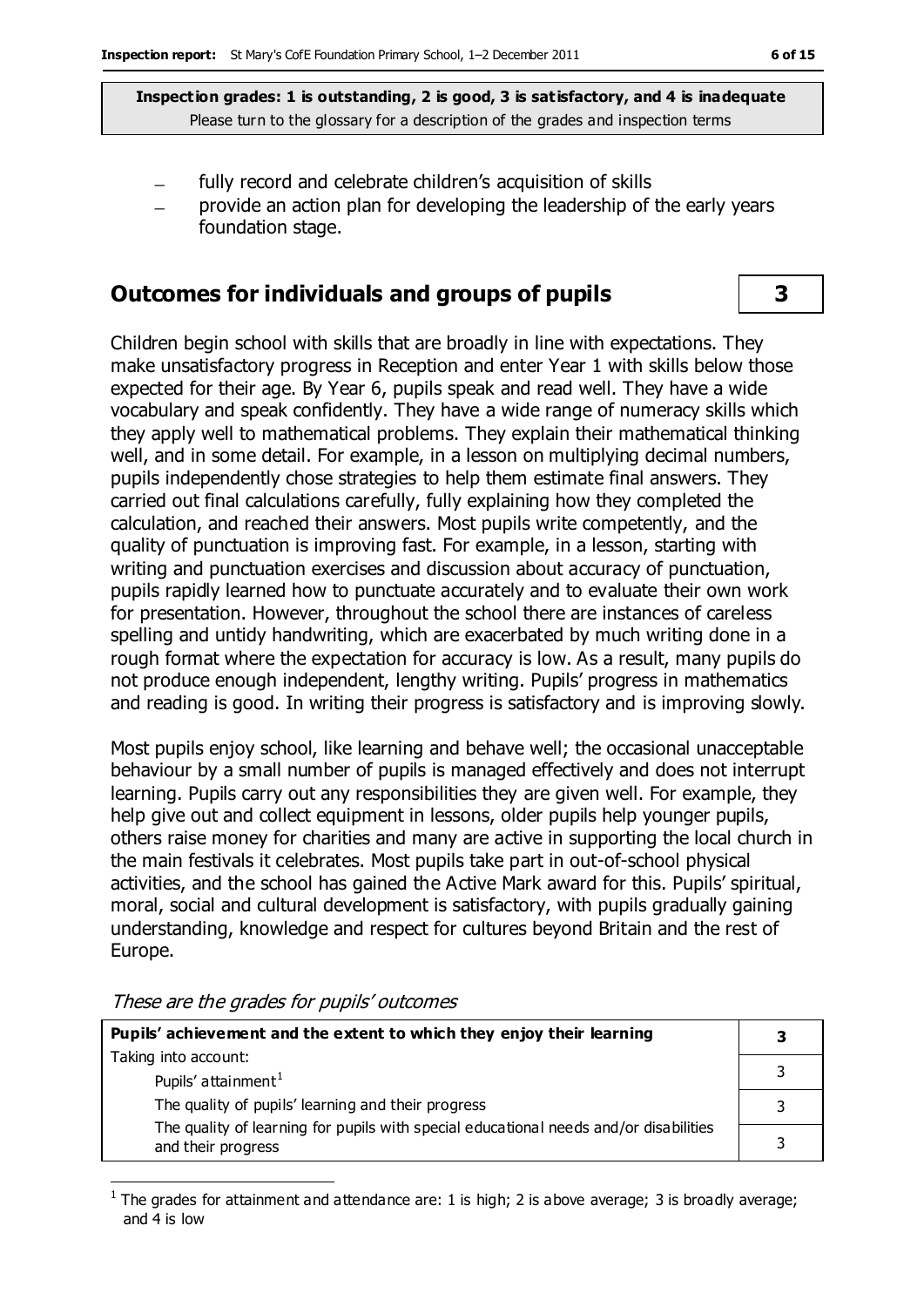| The extent to which pupils feel safe                                                                                      | 3 |
|---------------------------------------------------------------------------------------------------------------------------|---|
| Pupils' behaviour                                                                                                         | 3 |
| The extent to which pupils adopt healthy lifestyles                                                                       | 2 |
| The extent to which pupils contribute to the school and wider community                                                   | 3 |
| The extent to which pupils develop workplace and other skills that will<br>contribute to their future economic well-being | 3 |
| Taking into account:                                                                                                      |   |
| Pupils' attendance <sup>1</sup>                                                                                           |   |
| The extent of pupils' spiritual, moral, social and cultural development                                                   |   |

#### **How effective is the provision?**

Lessons often match pupils' interests and engage them well in learning. In the best lessons, teaching is challenging and work is matched closely to pupils' learning needs. For example, in a Key Stage 1 lesson on writing instructions, pupils wrote and tested out instructions to make Chinese lanterns. They were encouraged to write grammatically correct sentences and this led to good progress in developing their writing skills. Despite teachers' focus on improving pupils' writing skills, high expectations of neat writing and accurate spelling are not always shared strongly enough with pupils, and good writing practice is not modelled effectively. Teachers carry out accurate assessments in most classes, but in a few lessons work does not fully meet pupils' needs, and their attention wanders a little. For the most part teachers' questioning is good and encourages pupils to explore and consolidate their own understanding. Teachers' marking usually informs pupils of the levels they are working at, and how to make further progress, but this is not consistent, and sometimes the intervals, between pieces of marked work, are too long. In addition, teachers do not always check that pupils have carried out corrections or improved their work.

The organisation of the curriculum is satisfactory and there is a good range of links between subjects. Computers are used increasingly to support learning in other subjects and to develop pupils' information and communication technology skills. However, there are too few opportunities for pupils to reinforce their writing skills in all subjects. The curriculum is supported by a sound range of visits, links with local business and schools, and with the local church. Links to encourage cultural awareness are improving. For example, the school has a link with a school in France, and an Indian dance group has visited the school.

Links with external agencies are good, and are successful in supporting those pupils whose challenging circumstances may make them vulnerable. Support for pupils with special educational needs and/or disabilities is satisfactory and improving as assessment becomes increasingly more accurate and is used to plan suitable work for pupils. Transfer arrangements between home, nurseries and secondary schools are good. Procedures to encourage regular attendance are effective, and the school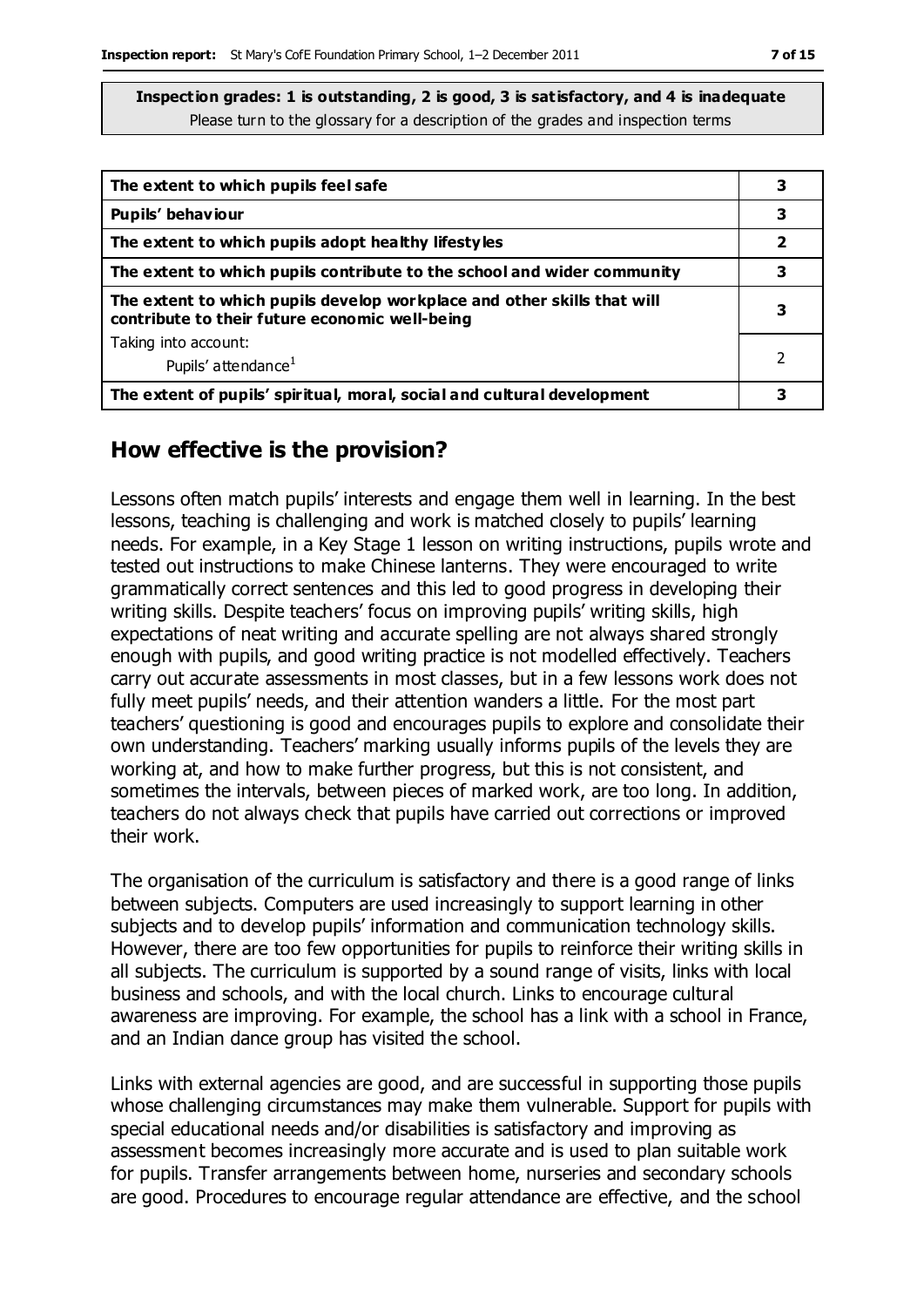is now working to improve the punctuality of a small number of pupils. Pupils joining the school during the year are well supported. Pupils attending the breakfast club are well cared for.

These are the grades for the quality of provision

| The quality of teaching                                                                                    |  |
|------------------------------------------------------------------------------------------------------------|--|
| Taking into account:                                                                                       |  |
| The use of assessment to support learning                                                                  |  |
| The extent to which the curriculum meets pupils' needs, including, where<br>relevant, through partnerships |  |
| The effectiveness of care, guidance and support                                                            |  |

#### **How effective are leadership and management?**

The headteacher has a clear view of how the school should improve, and with the support of the governing body, has pushed through many initiatives. Changes in other leadership roles are intended to bring improvements to writing and early years, but are still in the early stages of their development and have not yet shown any significant improvements. Leaders have established a whole school approach to accurate assessment and recording pupils' performance; this has been an important factor in pushing through improvements in teaching. Governance is satisfactory; the governing body is well-informed about the school and seeks parents' and carers, and staff views of the school. The school engages parents and carers effectively in supporting pupils' learning. Attendance at consultation evenings is very high, parents and carers are encouraged to visit the school and teachers are accessible to parents and carers at the start and end of the day. The school provides opportunities for parents and carers to find out about how their children learn in literacy and numeracy. Partnerships with other schools, the church, and external services are satisfactory in promoting pupils' learning and well-being.

Safeguarding requirements are met, although some recording issues and day-to-day practices were resolved at the time of the inspection. Promotion of equal opportunities is satisfactory and the gap between different groups of pupils and between subjects is narrowing. Procedures to eliminate all forms of discrimination are good and are well established in the ethos of the school. The school's promotion of community cohesion is satisfactory overall. It is good within school and the local community, and the school is improving in its efforts to ensure pupils have a good understanding of the traditions and cultures of people around the world.

These are the grades for leadership and management

| The effectiveness of leadership and management in embedding ambition and<br>driving improvement |  |
|-------------------------------------------------------------------------------------------------|--|
| Taking into account:                                                                            |  |
| The leadership and management of teaching and learning                                          |  |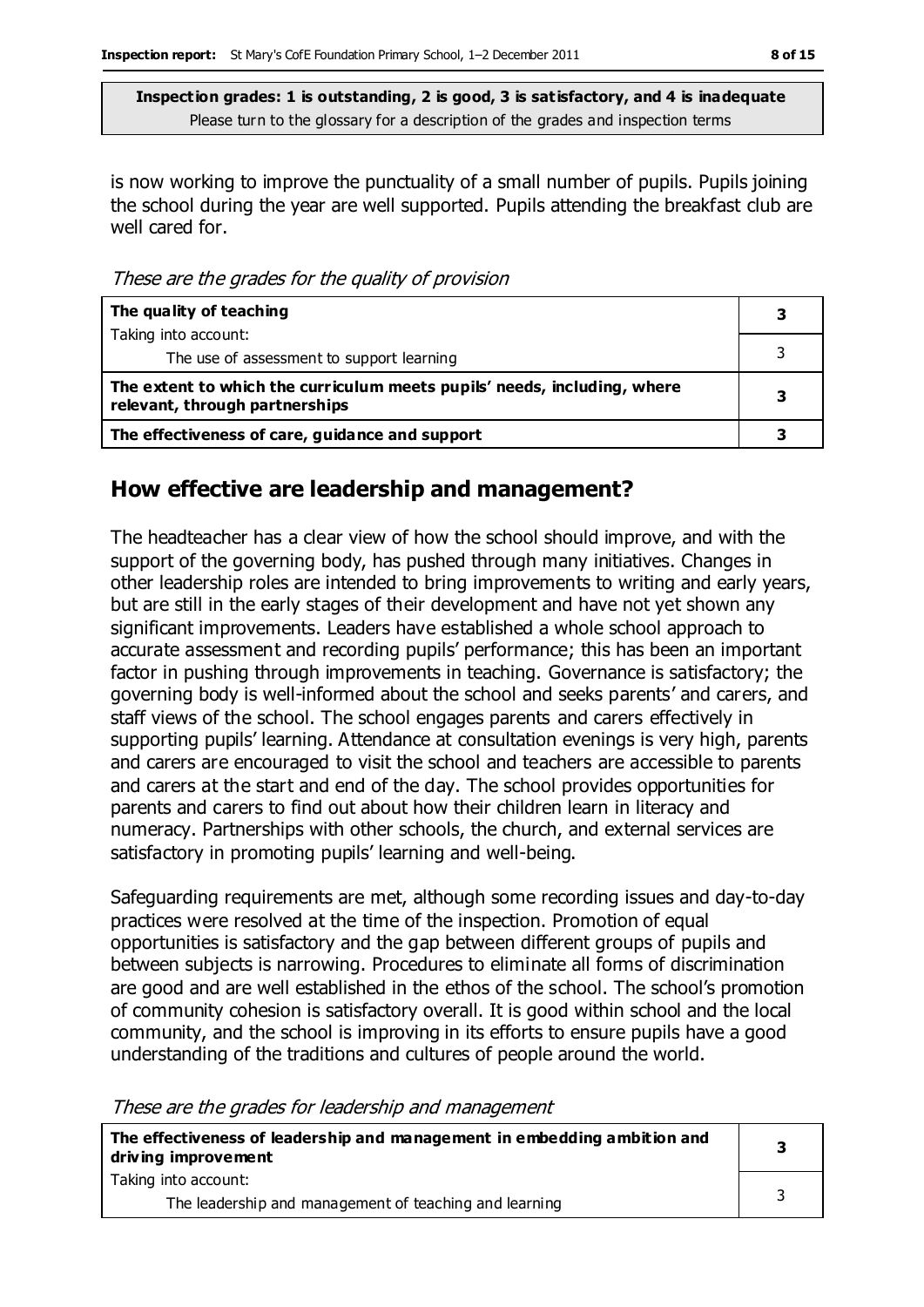| The effectiveness of the governing body in challenging and supporting the<br>school so that weaknesses are tackled decisively and statutory responsibilities<br>met | 3 |
|---------------------------------------------------------------------------------------------------------------------------------------------------------------------|---|
| The effectiveness of the school's engagement with parents and carers                                                                                                | 2 |
| The effectiveness of partnerships in promoting learning and well-being                                                                                              | 3 |
| The effectiveness with which the school promotes equality of opportunity and<br>tackles discrimination                                                              | з |
| The effectiveness of safeguarding procedures                                                                                                                        | 3 |
| The effectiveness with which the school promotes community cohesion                                                                                                 | 3 |
| The effectiveness with which the school deploys resources to achieve value for<br>money                                                                             | 3 |

## **Early Years Foundation Stage**

Children do not make the progress they should, especially in their literacy and numeracy skills. When adults work with small groups of children, children's learning is satisfactory. For example, children developed basic number work in one group, while an individual child close to the group, learned how to form the letters of his name. However, children are sometimes very noisy and run from one activity to another; they do not sustain concentration for very long unless adults work with them. Children are friendly and get on well together and welcome discussion with adults. Activities often lack purpose, mainly because assessment is not accurate, although it is improving. Learning journeys records are at an early stage of development and do not give a full picture of how well children acquire skills in all areas of learning. There are too few opportunities for early writing activities to ensure that children make good progress. However, when given the opportunity, children cooperate in trying to make lists. For example, 'Father Christmas's helpers' took orders for Christmas presents, and when asked to, made writing marks on paper. Relationships between adults and children are good, and children's welfare is sound. The inside and outside learning areas are not always fully used to widen children's learning experiences. The outdoor learning area is inadequate but it is safe when supervised. Improvements have not been planned because of the anticipated school's relocation. The school has a satisfactory view of what action needs to be taken and has started to make inroads into improving provision. A new member of staff has been appointed and new leadership arrangements provide suitable direction and support for improvements.

| Overall effectiveness of the Early Years Foundation Stage                    |   |
|------------------------------------------------------------------------------|---|
| Taking into account:                                                         |   |
| Outcomes for children in the Early Years Foundation Stage                    | 4 |
| The quality of provision in the Early Years Foundation Stage                 | 4 |
|                                                                              |   |
| Stage                                                                        | 4 |
| The effectiveness of leadership and management of the Early Years Foundation |   |

These are the grades for the Early Years Foundation Stage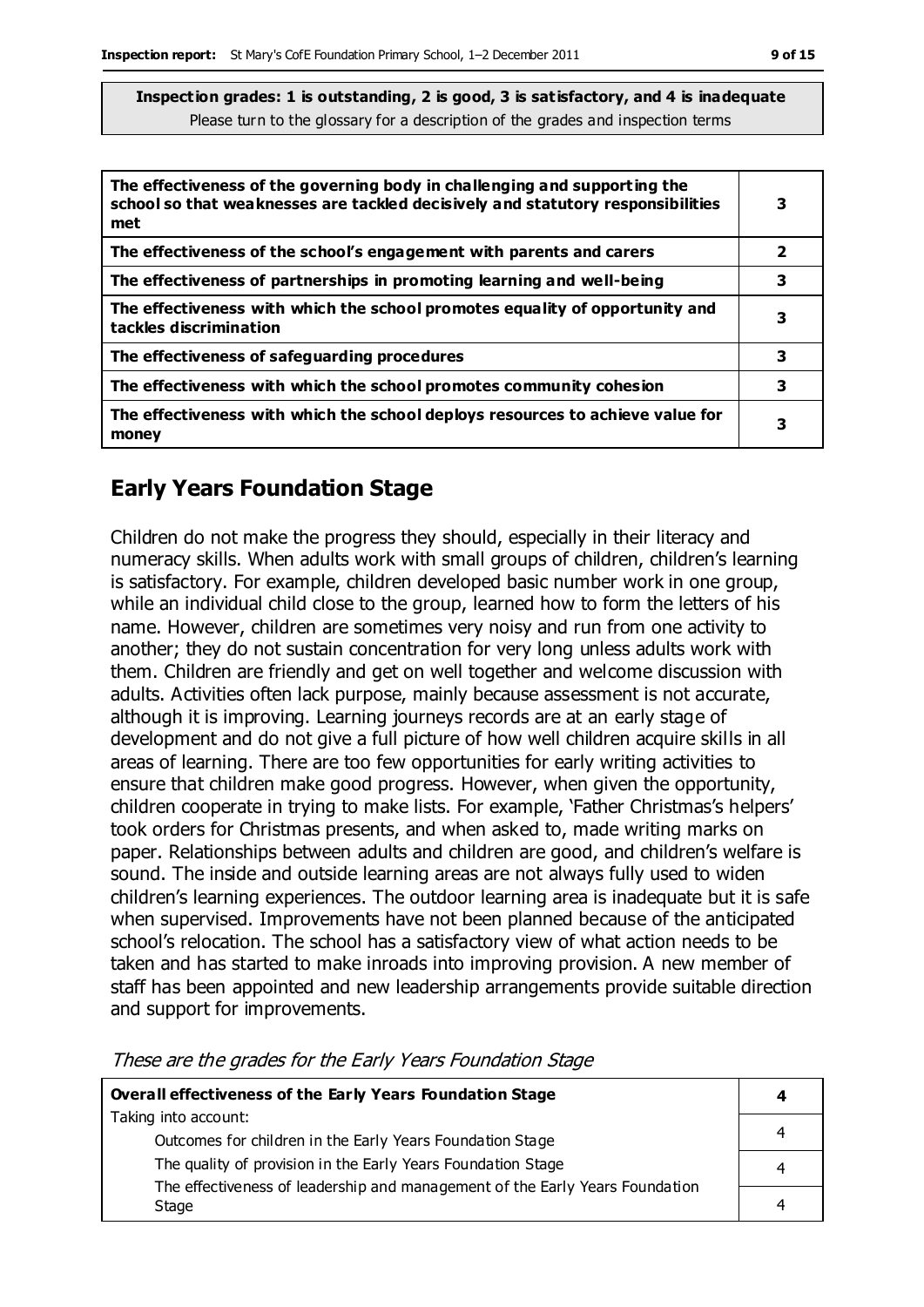#### **Views of parents and carers**

Just over half of parents and carers returned the questionnaire and most were positive and support the school. A small proportion of parents and carers felt the school does not deal with unacceptable behaviour well enough. However, inspectors saw mainly good behaviour, and where there was occasional unacceptable behaviour, it was dealt with well and did not interrupt learning. A very small number were concerned about bullying incidents. Inspectors found that the school responded well to these, dealing with them in confidence where necessary. A very small proportion of parents and carers commented that their children were not supported or challenged enough. Inspectors found occasions when this was the case, but also judged that the situation is improving.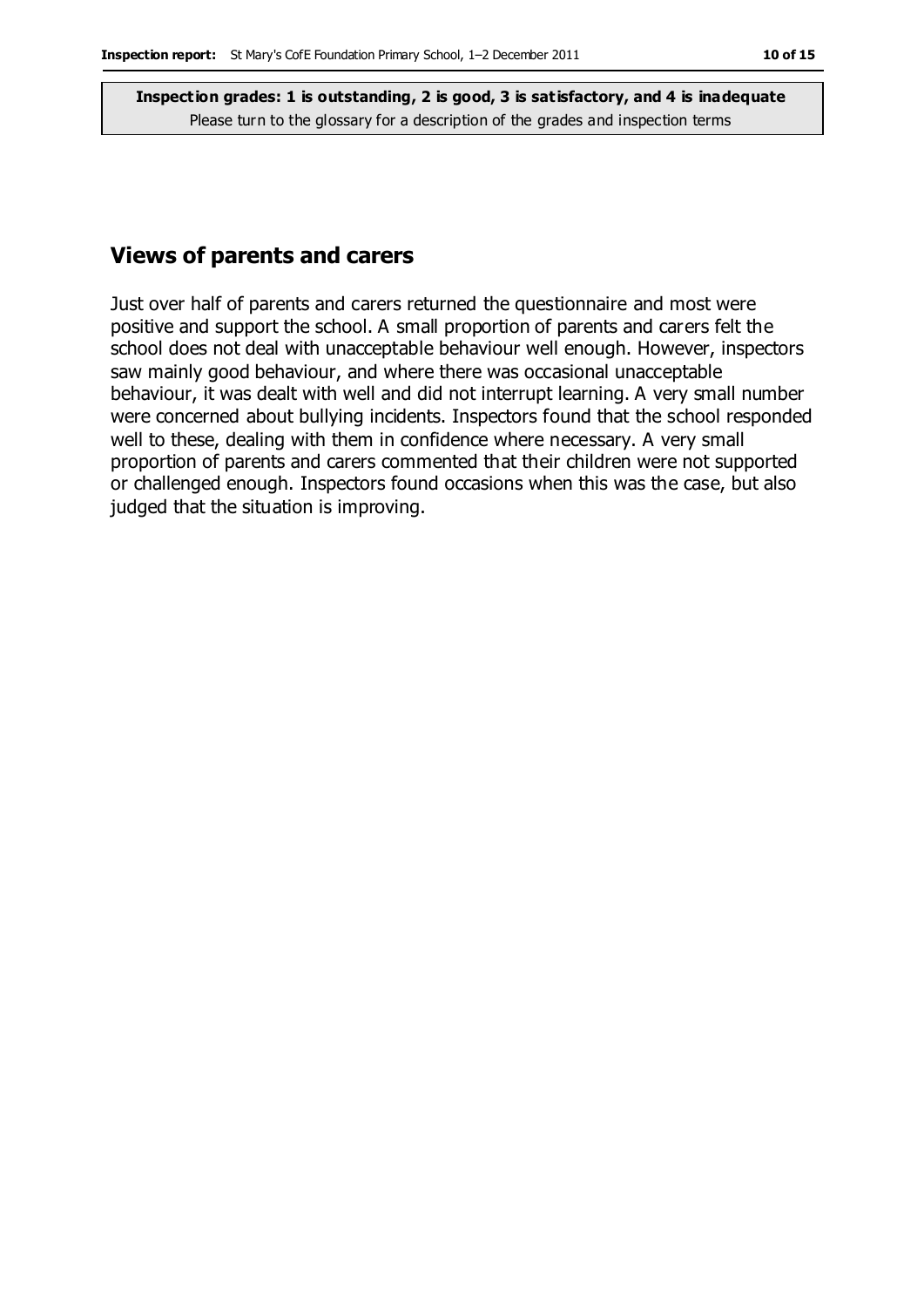#### **Responses from parents and carers to Ofsted's questionnaire**

Ofsted invited all the registered parents and carers of pupils registered at St Mary's CofE Foundation Primary School to complete a questionnaire about their views of the school.

In the questionnaire, parents and carers were asked to record how strongly they agreed with 13 statements about the school.

The inspection team received 60 completed questionnaires by the end of the on-site inspection. In total, there are 168 pupils registered at the school.

| <b>Statements</b>                                                                                                                                                                                                                                       | <b>Strongly</b><br>agree |               | Agree        |               | <b>Disagree</b> |                | <b>Strongly</b><br>disagree |                |
|---------------------------------------------------------------------------------------------------------------------------------------------------------------------------------------------------------------------------------------------------------|--------------------------|---------------|--------------|---------------|-----------------|----------------|-----------------------------|----------------|
|                                                                                                                                                                                                                                                         | <b>Total</b>             | $\frac{1}{2}$ | <b>Total</b> | $\frac{1}{2}$ | <b>Total</b>    | %              | <b>Total</b>                | %              |
| My child enjoys school                                                                                                                                                                                                                                  | 37                       | 62            | 19           | 32            | $\overline{2}$  | 3              | $\mathbf{1}$                | $\overline{2}$ |
| The school keeps my child<br>safe                                                                                                                                                                                                                       | 41                       | 68            | 16           | 27            | 1               | 2              | $\overline{0}$              | $\mathbf 0$    |
| The school informs me about<br>my child's progress                                                                                                                                                                                                      | 27                       | 45            | 33           | 55            | $\Omega$        | $\Omega$       | $\mathbf 0$                 | $\Omega$       |
| My child is making enough<br>progress at this school                                                                                                                                                                                                    | 29                       | 48            | 28           | 47            | 3               | 5              | 0                           | 0              |
| The teaching is good at this<br>school                                                                                                                                                                                                                  | 31                       | 52            | 28           | 47            | $\mathbf{1}$    | $\overline{2}$ | $\Omega$                    | $\mathbf 0$    |
| The school helps me to<br>support my child's learning                                                                                                                                                                                                   | 26                       | 43            | 31           | 52            | 3               | 5              | $\Omega$                    | $\Omega$       |
| The school helps my child to<br>have a healthy lifestyle                                                                                                                                                                                                | 26                       | 43            | 29           | 48            | 5               | 8              | $\mathbf 0$                 | $\pmb{0}$      |
| The school makes sure that<br>my child is well prepared for<br>the future (for example<br>changing year group,<br>changing school, and for<br>children who are finishing<br>school, entering further or<br>higher education, or entering<br>employment) | 25                       | 42            | 27           | 45            | 1               | $\overline{2}$ | $\mathbf 0$                 | $\Omega$       |
| The school meets my child's<br>particular needs                                                                                                                                                                                                         | 26                       | 43            | 28           | 47            | 6               | 10             | $\Omega$                    | 0              |
| The school deals effectively<br>with unacceptable behaviour                                                                                                                                                                                             | 20                       | 33            | 30           | 50            | 3               | 5              | 4                           | $\overline{7}$ |
| The school takes account of<br>my suggestions and<br>concerns                                                                                                                                                                                           | 22                       | 37            | 30           | 50            | 3               | 5              | 3                           | 5              |
| The school is led and<br>managed effectively                                                                                                                                                                                                            | 31                       | 52            | 23           | 38            | 4               | 7              | $\overline{2}$              | 3              |
| Overall, I am happy with my<br>child's experience at this<br>school                                                                                                                                                                                     | 33                       | 55            | 24           | 40            | 3               | 5              | $\mathbf 0$                 | $\pmb{0}$      |

The table above summarises the responses that parents and carers made to each statement. The percentages indicate the proportion of parents and carers giving that response out of the total number of completed questionnaires. Where one or more parents and carers chose not to answer a particular question, the percentages will not add up to 100%.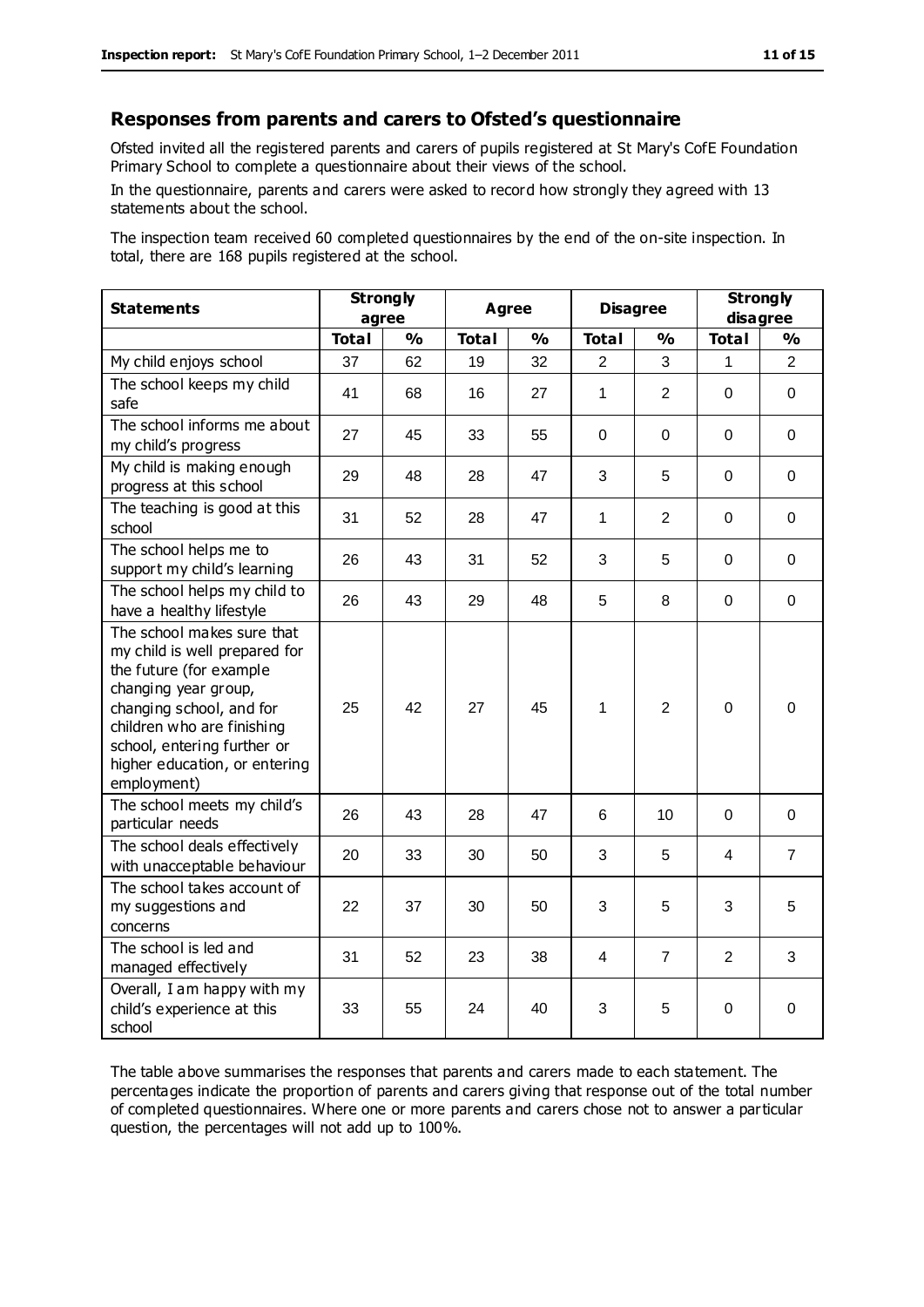# **Glossary**

#### **What inspection judgements mean**

| <b>Grade</b> | <b>Judgement</b> | <b>Description</b>                                                                                                                                                                                                               |
|--------------|------------------|----------------------------------------------------------------------------------------------------------------------------------------------------------------------------------------------------------------------------------|
| Grade 1      | Outstanding      | These features are highly effective. An outstanding<br>school provides exceptionally well for all its pupils' needs.                                                                                                             |
| Grade 2      | Good             | These are very positive features of a school. A school<br>that is good is serving its pupils well.                                                                                                                               |
| Grade 3      | Satisfactory     | These features are of reasonable quality. A satisfactory<br>school is providing adequately for its pupils.                                                                                                                       |
| Grade 4      | Inadequate       | These features are not of an acceptable standard. An<br>inadequate school needs to make significant<br>improvement in order to meet the needs of its pupils.<br>Ofsted inspectors will make further visits until it<br>improves. |

### **Overall effectiveness of schools**

|                       |                    |      | Overall effectiveness judgement (percentage of schools) |                   |
|-----------------------|--------------------|------|---------------------------------------------------------|-------------------|
| <b>Type of school</b> | <b>Outstanding</b> | Good | <b>Satisfactory</b>                                     | <b>Inadequate</b> |
| Nursery schools       | 43                 | 47   | 10                                                      |                   |
| Primary schools       | h                  | 46   | 42                                                      |                   |
| Secondary             | 14                 | 36   | 41                                                      |                   |
| schools               |                    |      |                                                         |                   |
| Sixth forms           | 15                 | 42   | 41                                                      |                   |
| Special schools       | 30                 | 48   | 19                                                      |                   |
| Pupil referral        | 14                 | 50   | 31                                                      |                   |
| units                 |                    |      |                                                         |                   |
| All schools           | 10                 | 44   | 39                                                      |                   |

New school inspection arrangements were introduced on 1 September 2009. This means that inspectors now make some additional judgements that were not made previously.

The data in the table above are for the period 1 September 2010 to 08 April 2011 and are consistent with the latest published official statistics about maintained school inspection outcomes (see [www.ofsted.gov.uk\)](http://www.ofsted.gov.uk/).

The sample of schools inspected during 2010/11 was not representative of all schools nationally, as weaker schools are inspected more frequently than good or outstanding schools.

Percentages are rounded and do not always add exactly to 100.

Sixth form figures reflect the judgements made for the overall effectiveness of the sixth form in secondary schools, special schools and pupil referral units.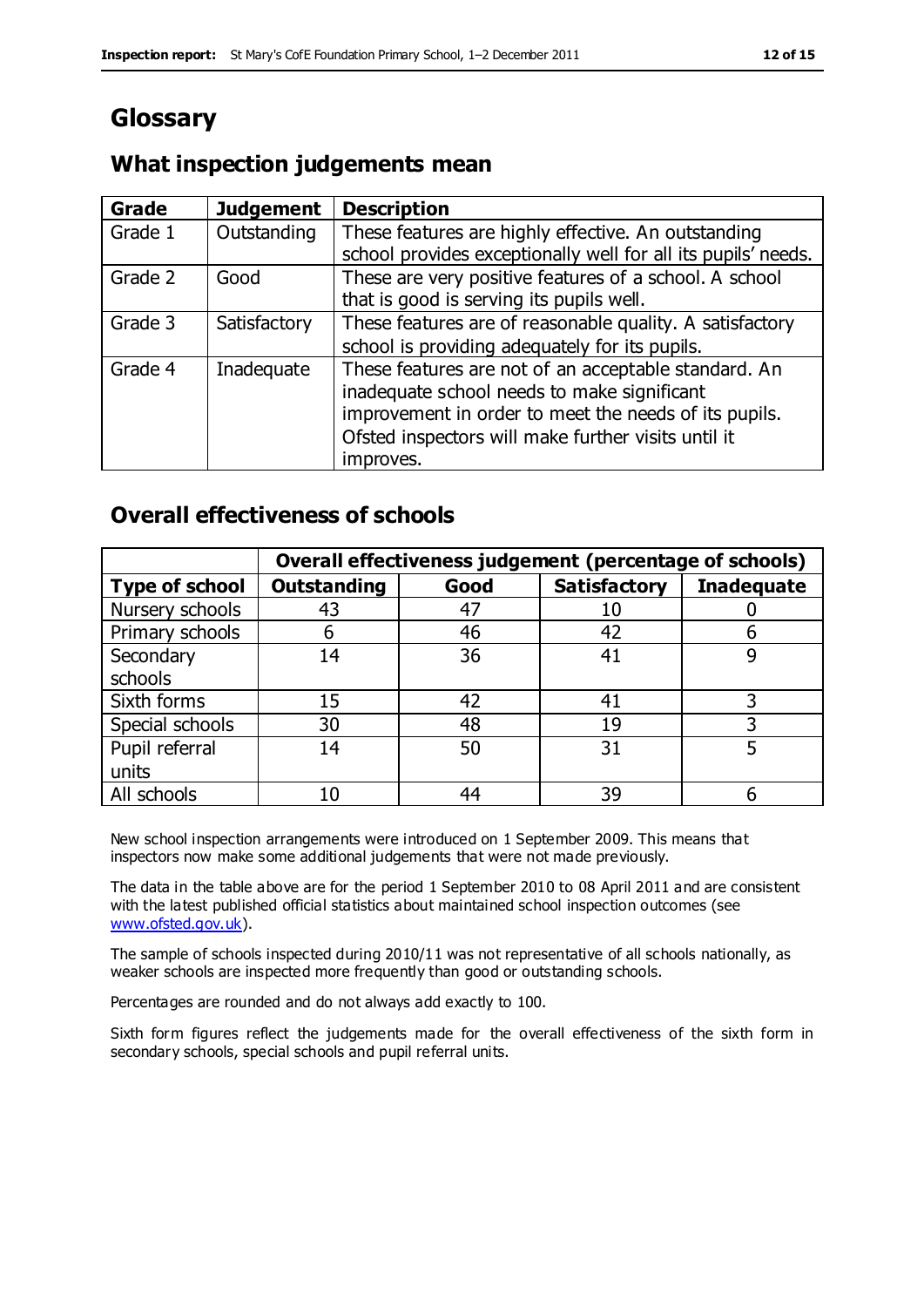# **Common terminology used by inspectors**

| Achievement:               | the progress and success of a pupil in their<br>learning, development or training.                                                                                                                                                                                                                                                 |
|----------------------------|------------------------------------------------------------------------------------------------------------------------------------------------------------------------------------------------------------------------------------------------------------------------------------------------------------------------------------|
| Attainment:                | the standard of the pupils' work shown by test and<br>examination results and in lessons.                                                                                                                                                                                                                                          |
| Capacity to improve:       | the proven ability of the school to continue<br>improving. Inspectors base this judgement on what<br>the school has accomplished so far and on the<br>quality of its systems to maintain improvement.                                                                                                                              |
| Leadership and management: | the contribution of all the staff with responsibilities,<br>not just the headteacher, to identifying priorities,<br>directing and motivating staff and running the<br>school.                                                                                                                                                      |
| Learning:                  | how well pupils acquire knowledge, develop their<br>understanding, learn and practise skills and are<br>developing their competence as learners.                                                                                                                                                                                   |
| Overall effectiveness:     | inspectors form a judgement on a school's overall<br>effectiveness based on the findings from their<br>inspection of the school. The following judgements,<br>in particular, influence what the overall<br>effectiveness judgement will be.                                                                                        |
|                            | The school's capacity for sustained<br>E<br>improvement.<br>Outcomes for individuals and groups of<br>H<br>pupils.<br>The quality of teaching.<br>The extent to which the curriculum meets<br>ш<br>pupils' needs, including, where relevant,<br>through partnerships.<br>The effectiveness of care, guidance and<br>H.<br>support. |
| Progress:                  | the rate at which pupils are learning in lessons and<br>over longer periods of time. It is often measured<br>by comparing the pupils' attainment at the end of a<br>key stage with their attainment when they started.                                                                                                             |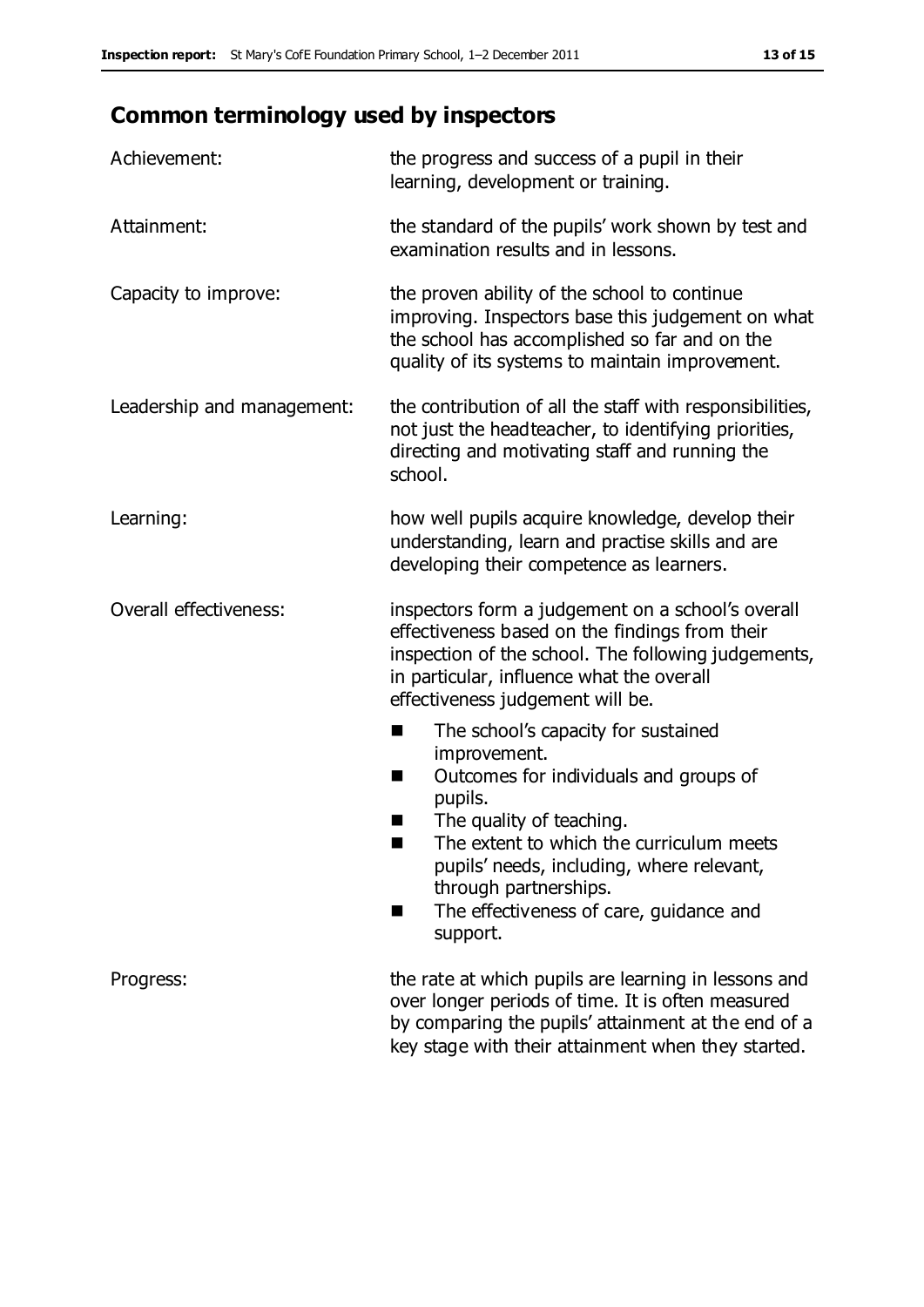#### **This letter is provided for the school, parents and carers to share with their children. It describes Ofsted's main findings from the inspection of their school.**

5 December 2011

Dear Pupils

#### **Inspection of St Mary's CofE Foundation Primary School, Stansted CM24 8JP**

Thank you for welcoming us so warmly when we came to your school. We judged your school to be satisfactory. You make satisfactory progress, which continues to improve. The following things are particular strengths of the school.

- Some teaching is good. Most lessons are interesting and there are trips and activities to make learning enjoyable.
- The headteacher, staff and governors work hard to make sure improvement continues.
- You say you feel safe, and you know who to go to if you are worried.
- Most of you behave well, and your attendance is good.
- You know that following a healthy diet and doing lots of exercise makes sure you stay healthy.
- Those of you who have responsibilities carry them out well.
- The school takes good care of you and ensures you are safe.

In order for the school to be even better, we have asked your teachers to make sure that:

- you produce lengthy pieces of writing regularly in all subjects, spell accurately and write neatly
- your progress is assessed accurately so that work is always planned to be challenging; marking tells you how well you are doing and how to improve; teachers make sure you follow any guidance given, and they show you how to write well so that you produce good work yourself
- the progress of children in Reception is accurately recorded so that work is always carefully matched to their needs, staff keep individual learning journeys to show how well children make progress, and, make sure leaders are well supported in pushing through improvements.

You can all help by making sure you produce lengthy pieces of writing when you can, spell accurately and write neatly, and follow advice given in marking. Yours sincerely

Ted Wheatley Lead inspector